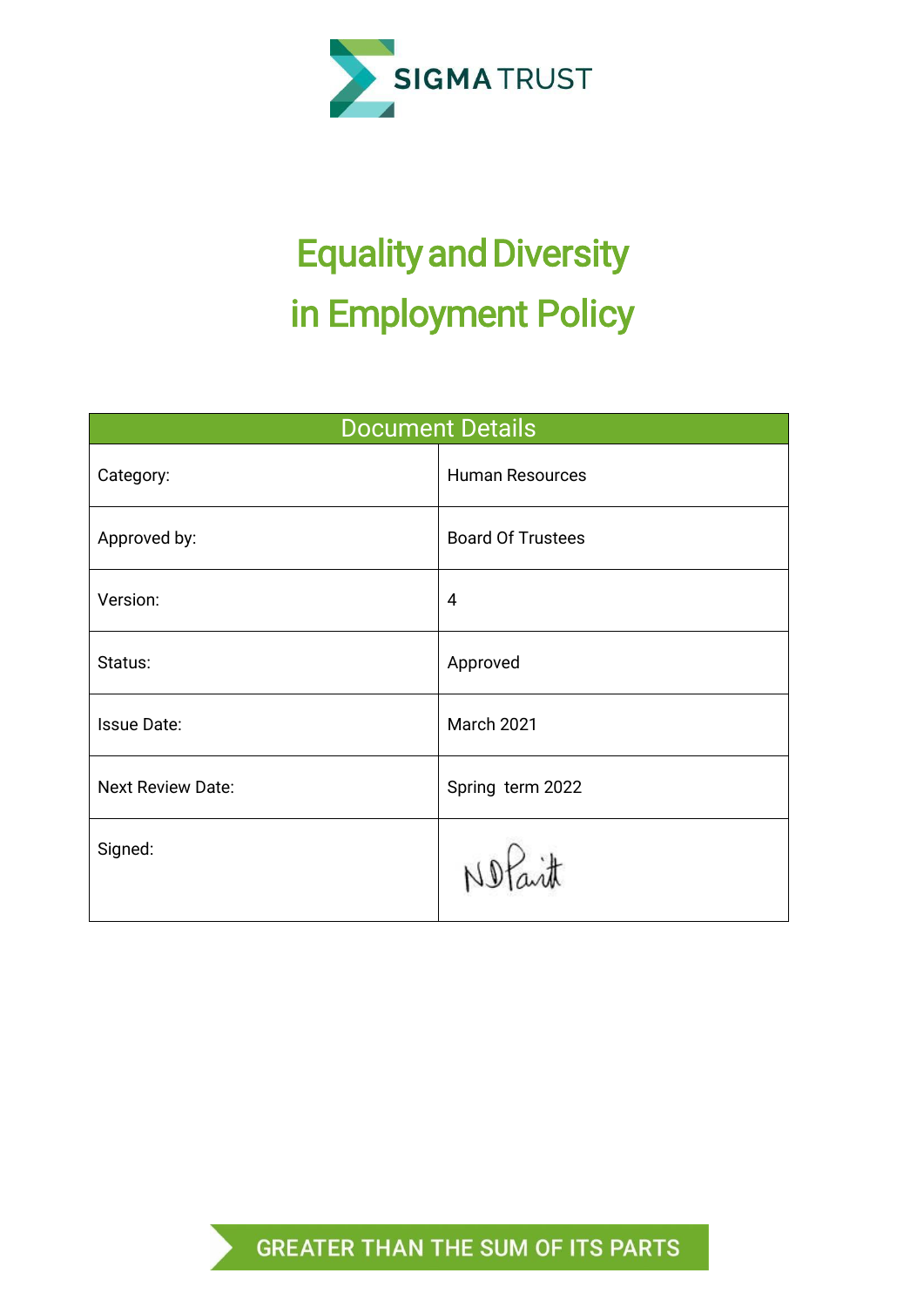

# Ownership and Control

# **History**

| <b>Version</b> | <b>Author</b> | <b>Dated</b>      | <b>Status</b> | <b>Details</b>                                                                             |
|----------------|---------------|-------------------|---------------|--------------------------------------------------------------------------------------------|
| 1              | <b>BMa</b>    | January 2018      | Approved      | ECC Model Policy - Jan 17                                                                  |
| $\overline{2}$ | HHo/NSa       | <b>June 2019</b>  | Approved      | Annual review                                                                              |
| 3              | <b>HHo</b>    | <b>July 2020</b>  | Approved      | Extension of review date to bring<br>in line with Juniper Services<br>(formerly Essex HR). |
| 4              | <b>HHo</b>    | <b>March 2021</b> | Approved      | <b>Annual Review incorporating</b><br>Juniper updates as appropriate                       |
|                |               |                   |               |                                                                                            |
|                |               |                   |               |                                                                                            |
|                |               |                   |               |                                                                                            |
|                |               |                   |               |                                                                                            |
|                |               |                   |               |                                                                                            |
|                |               |                   |               |                                                                                            |

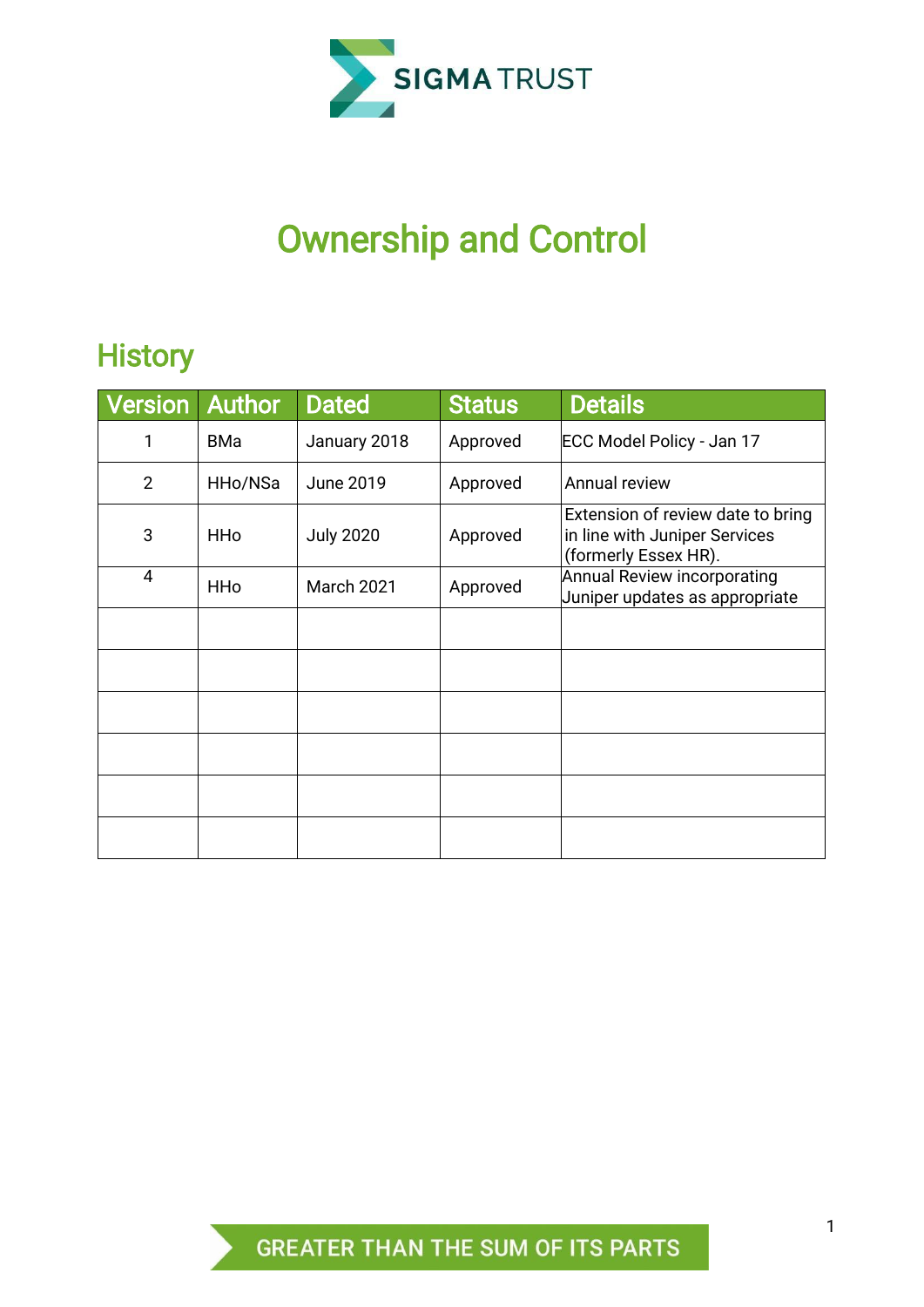

## Contents

# Appendices:

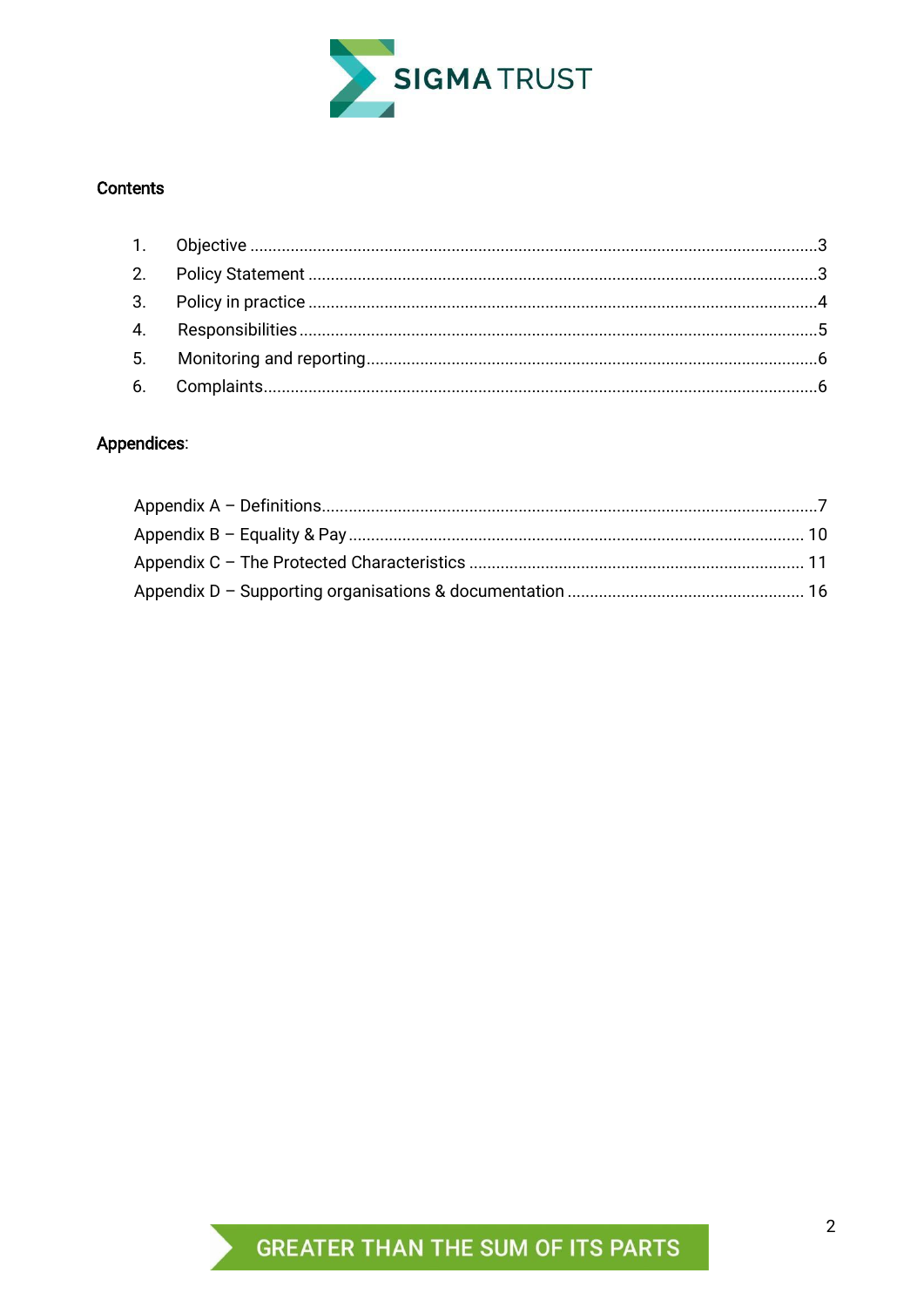

# <span id="page-3-0"></span>1. Objective

The purpose of this policy is to set out The Sigma Trust's commitment to equal opportunities in employment; to avoid unlawful discrimination; and eliminate unconscious bias in all aspects of employment including recruitment, promotion, opportunities for training, pay and benefits, discipline and dismissal, performance and selection for redundancy.

This includes upholding its obligations under the Equality Act 2010 ("the Act") not to discriminate directly or indirectly in any of its activities against employees or applicants for employment on the grounds of the protected characteristics.

- Age
- Disability
- Gender re-assignment
- Marriage and civil partnership
- Pregnancy and maternity
- Race (which includes ethnic origin, colour, nationality and ethnic or nationalorigins)
- Religion or belief
- Sex
- Sexual orientation

It further includes fulfilling its Public Sector Equality Duty, in carrying out its functions, to have due regard to the need to:

- Eliminate discrimination and other conduct that is prohibited by the Act.
- Advance equality of opportunity between people who share a protected characteristic and people who do not share it.
- Foster good relations across all characteristics, between people who share a protected characteristic and people who do not share it.

Having due regard for advancing equality involves:

- Removing or minimising disadvantages suffered by people due to their protected characteristics.
- Taking steps to meet the needs of people from protected groups where these are different from the needs of other people.
- Encouraging people from protected groups to participate in public life or in other activities where their participation is disproportionately low.

Definitions of terminology are at Appendix A. Further information about protected characteristics can be found at Appendix C.

This policy complements the general equalities policies and procedures within the Trust which set out the commitments and obligations to the wider Trust community.

# <span id="page-3-1"></span>2. Policy Statement

The Board of Trustees is committed to:

- Promoting equality of opportunity and community cohesion where the diversity of different backgrounds and circumstances is appreciated and positively valued.
- Promoting the fundamental British values of democracy, the rule of law, individual liberty and mutual respect and tolerance for those with different faiths and beliefs.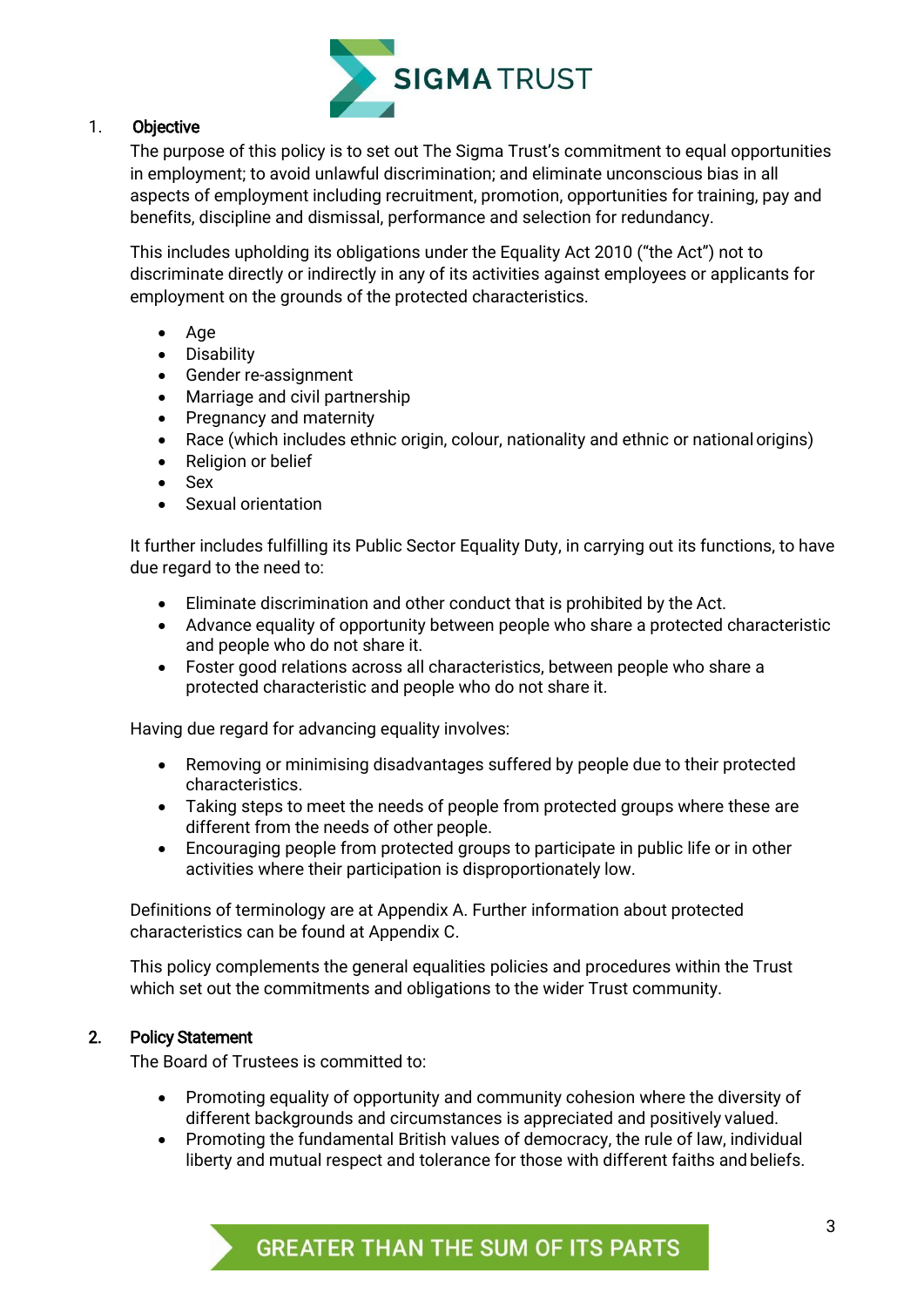

We expect all staff, volunteers and other workers to share this commitment. It is recognised that this can only be achieved through sound procedures, good inter-agency co-operation and the recruitment and retention of competent, motivated employees who are suited to, and fulfilled in the roles they undertake.

The Trust recognises the value of, and seeks to achieve a diverse workforce which includes people from different backgrounds, with different skills and abilities. We are committed to ensuring that recruitment and selection is conducted in a manner that is systematic, efficient, and effective and which promotes equality of opportunity. Selection will be on the basis of merit and ability, assessed against the qualifications, skills and competencies required to do the job. We will uphold obligations under law and national collective agreements to not discriminate against applicants for employment on the grounds of age, sex, sexual orientation, marital status, disability, race, colour, nationality, ethnic origin, religion or belief.

An equality statement will be provided to all applicants for jobs. The Trust may, where appropriate, apply positive action to encourage applications from particular groups where they are underrepresented in the workplace. In exceptional legitimate circumstances the Trust may apply a genuine occupational qualification to a particular role (see Appendix A).

The Trust:

- Will take positive steps to create a culture through its Local Governance Committee, managers and other employees, workers and volunteers, in which everyone can feel confident of being treated with fairness, dignity and respect.
- Aim to create a work environment in which all individuals are able to give their best; where all decisions are based on merit and which is free of harassment, victimisation and bullying.
- Will provide appropriate training and support to employees to secure understanding of, and compliance with, its aim and expectations.
- Will ensure that equality issues are considered and regularly reviewed, including assessing implications for people with particular protected characteristics as an integral part of our policy development and decision making processes.
- Will remove the possibility of decisions being effected by any initial unconscious bias, to ensure equality, diversity and inclusion in all aspects of employment, such as recruitment and promotion.

Behaviour or actions by members of staff against the spirit and/or the letter of the law or this policy, including but not limited to acts of discrimination, bullying or victimisation against employees or others in the trust community will be considered disciplinary matters and will be dealt with under the Trust's Discipline and Dismissal Policy and may, in some cases, lead to dismissal.

# <span id="page-4-0"></span>3. Policy in practice

The Sigma Trust has in place a range of employment related policies, procedures and practices which support and complement this Equality and Diversity in Employment Policy. These will be operated in a way which is consistent with the objectives of this Policy and Equality and Workload Impact Assessments on policies and procedures support this objective.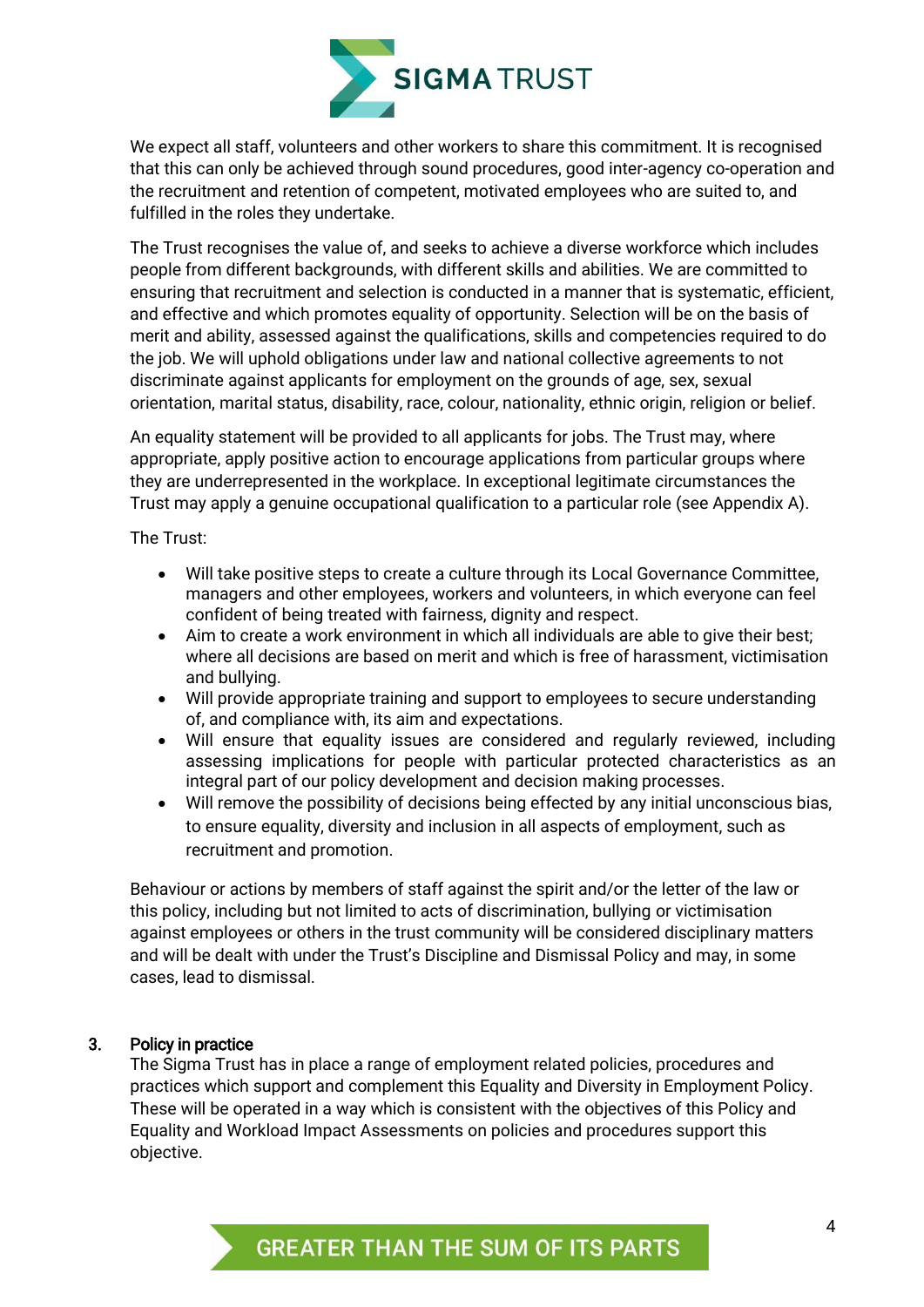

For the purposes of this Policy and the Act, the definition of 'employee' is extended to include:

- employees (those with a contract of employment);
- workers and agency workers (those with a contract to do work or provide services);
- self-employed people (where they have to personally perform the work).

The principles of this policy also apply to volunteers.

# <span id="page-5-0"></span>4. Responsibilities

It is recognised that everyone in the Trust community influences how equality and diversity is achieved and everyone has a responsibility to uphold the law and principles of equality of opportunity. In addition to these general responsibilities, there are other specific responsibilities.

# 4.1 The Trust Board and its LGCs have responsibility for:

- Determining, monitoring, reviewing and supporting the implementation of the Equality and Diversity in Employment Policy in consultation with relevant stakeholders.
- Ensuring employment and recruitment policies and practice are non-discriminatory in word and operation.
- Analysing and monitoring policy and practice and initiating appropriate action.
- Ensuring complaints are investigated and dealt with effectively.
- Ensuring appropriate training takes place for trustees, governors and employees.

# 4.2 The CEO, Executive Team, and other managers have responsibility for:

- Ensuring that the Equality and Diversity in Employment Policy is implemented.
- Ensuring recruitment, employment and management policies and practices are undertaken in accordance with the Policy.
- Ensuring the Policy is brought to the attention of all employees and that they all receive appropriate training.
- Treating all employees with dignity and respect and recognising and valuing individual skills and contributions.
- Creating an environment in which employees are able to identify and share good practice, celebrate success and encourage positive attitudes towards diversity.
- Dealing appropriately with breaches of this policy.
- Ensuring a member of the senior management team in each institution is the nominated lead on equality and diversity issues.

# 4.3 All employees, volunteers and workers have a responsibility to:

- Act within equalities legislation and to comply with Trust Policy.
- Treat everyone with dignity and respect and recognising and valuing individual skills and contributions.
- Take part in training and comply with measures introduced to ensure equal opportunities and non-discrimination.
- Report to their line manager, or other appropriate person, any breaches of this policy enacted against him/her or another person by another employee, pupil or another person connected with the business of the Trust.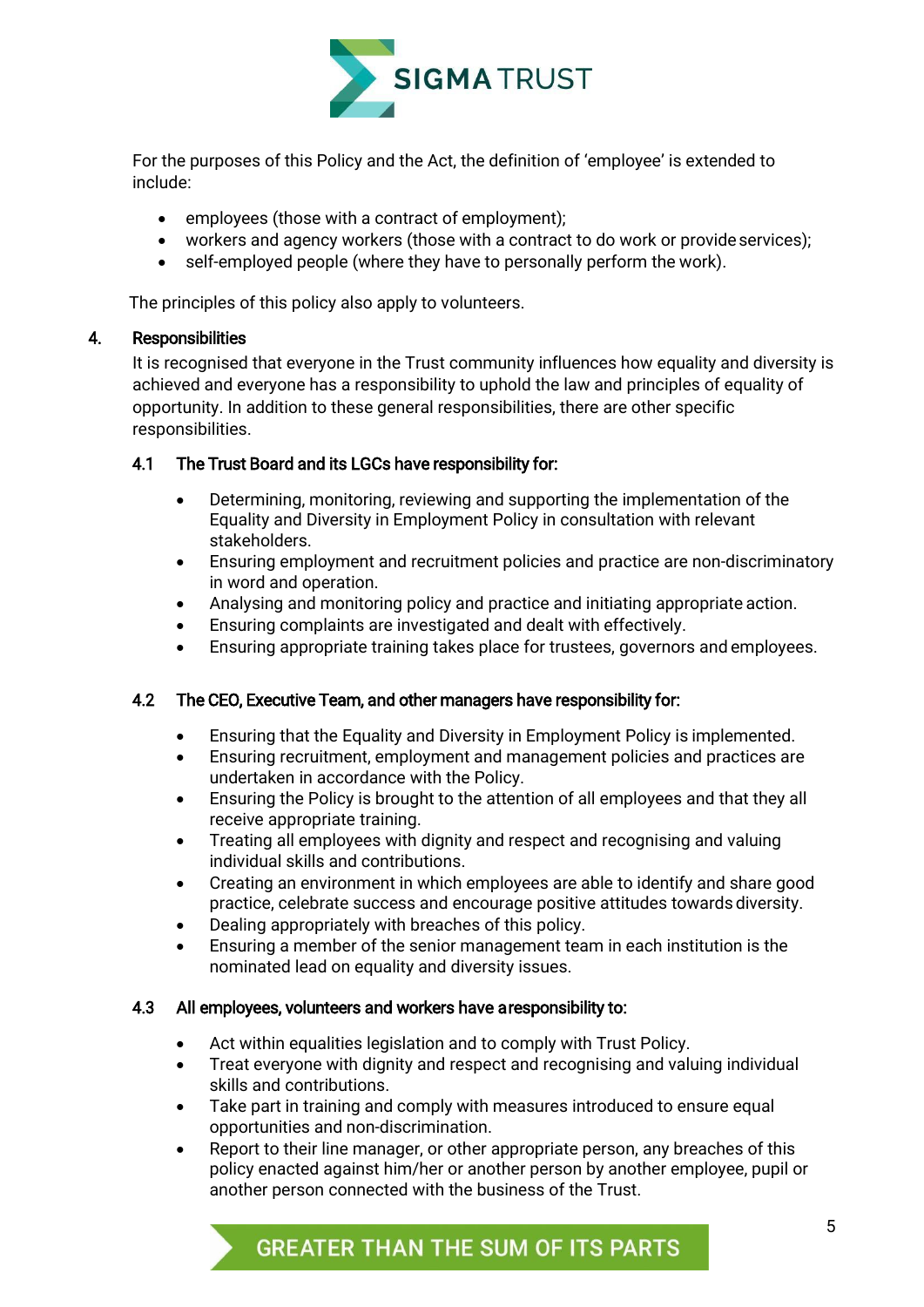

Individuals can be held personally liable as well as, or instead of, the Trust for any act of unlawful discrimination. Individuals who commit serious acts of harassment may be guilty of a criminal offence. Where an act of harassment is alleged, the Trust will thoroughly investigate the alleged circumstances and provide additional training/support to individuals as considered appropriate.

#### <span id="page-6-0"></span>5. Monitoring and reporting

The Trust will periodically monitor the application of its policies and procedures and their impact on staff and applicants to assess their effectiveness and revise them as necessary. The Trust is committed to engaging with relevant stakeholders in the review of policy and practice.

In particular, the Trust will monitor matters such as recruitment, promotion, training, pay, grievances, disciplinary action, leave of absence, flexible working, management of sickness absence and redundancy by reference to the protected characteristics of their employees.

The Trust will consider and implement any appropriate action to address any issues that may be identified as a result of the monitoring process.

Information provided by job applicants and employees for monitoring purposes will be used only for these purposes. The Trust will publish such equality data as is required in accordance with the Equality Act and the Public Sector Equality Duty.

All data will be collected, held and processed in accordance with the Trust's data protection policy/policy on processing special categories of personal data. Any publication of data will preserve anonymity.

#### <span id="page-6-1"></span>6. Complaints

The Trust will make every effort to protect employees from discrimination and all concerns raised with the Trust will be handled in a positive and sensitive manner and in accordance with the appropriate policy/procedure.

#### Employees

Existing employees who feel they have been unfairly discriminated against, harassed, bullied or victimised should raise it in the first instance with their line manager or other manager where their own line manager is the subject of the complaint.

Employees should refer to the grievance procedure for further information. Employees will not be penalised for raising a grievance, even if the grievance is not upheld, unless their complaint is found to be both untrue and made in bad faith.

#### **Applicants**

<span id="page-6-2"></span>Individuals who may be concerned that their application for employment has not been dealt with in accordance with this Policy should raise their concerns via the Trust's complaints procedure.

#### **Others**

Visitors or other members of the Trust community who experience or witness discrimination, bulling, harassment or victimisation should report the matter to the headteacher in the first instance or via the Trusts complaints procedure.

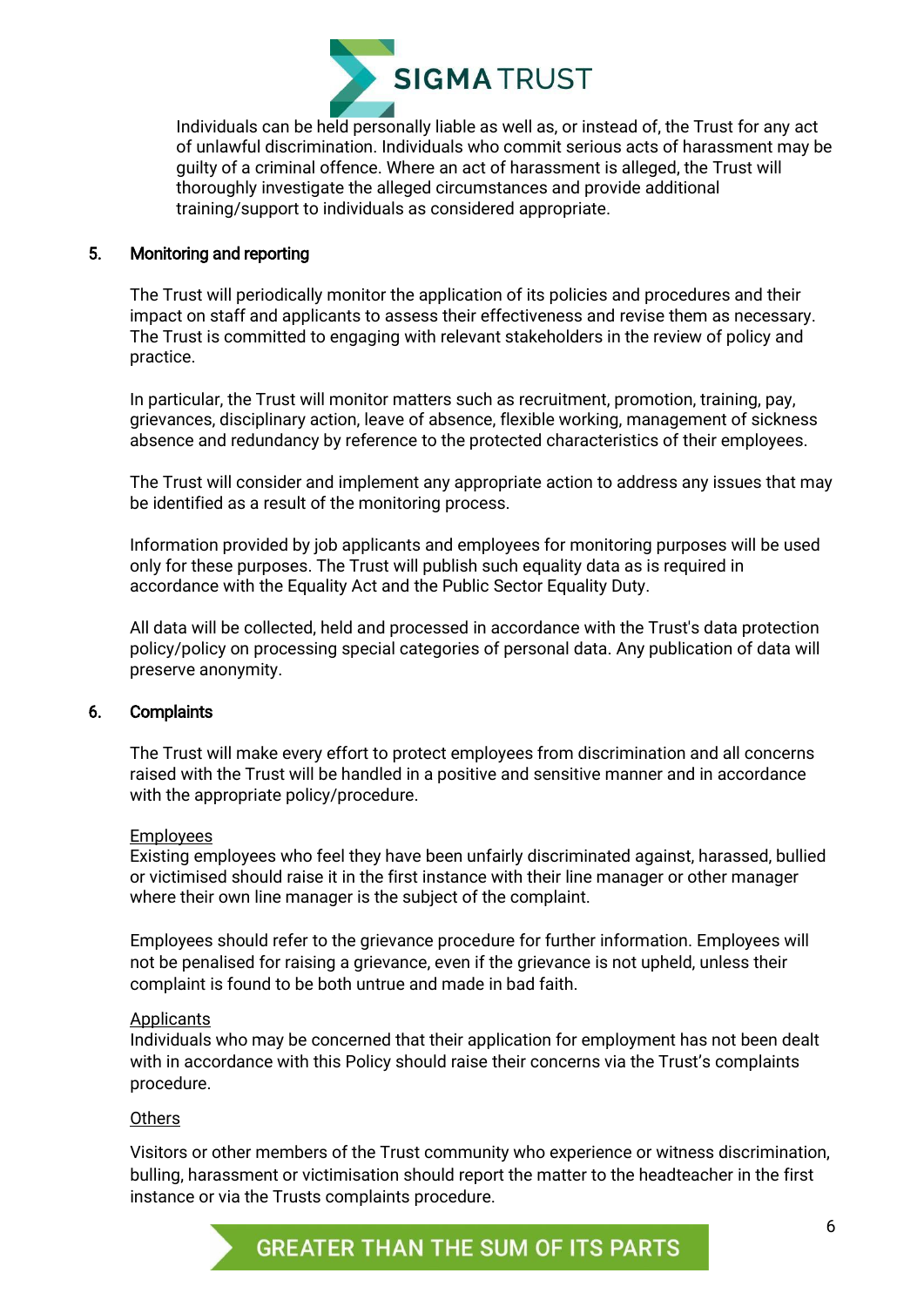

# Appendix A

#### **Definitions**

#### 1. Direct discrimination

1.1 Direct discrimination occurs when someone is treated less favourably than another person because of a protected characteristic.

Direct discrimination could involve a decision not to employ someone, to dismiss them, withhold promotion or training, offer poorer terms and conditions or deny contractual benefits because of a protected characteristic.

Example: Not employing a woman because she is pregnant.

# 1.2 Discrimination by Perception

Discrimination by Perception is where an individual is directly discriminated against or harassed based on a perception that he/she has a particular protected characteristic when he/she does not, in fact, have that protected characteristic. Discrimination by perception does not apply, in law, to marriage and civil partnership or pregnancy and maternity.

Example: A heterosexual employee is taunted about his sexuality by colleagues who perceive him to be gay.

#### 1.3 Discrimination by Association

Discrimination by Association is discrimination against a person because they have an association with someone with a particular protected characteristic. Discrimination by Association applies to race, religion or belief, sexual orientation, age, disability, gender reassignment and sex.

Example: Not offering a job to the parent of a disabled child because the employer thinks they will need more time off due to the child's disability and there is no evidence to support this.

#### 2. Indirect discrimination

Indirect discrimination is where a provision, criteria, policy or practice in the school is applied to everyone but particularly disadvantages people who share a protected characteristic compared with people who do not. Indirect discrimination can be justified if the school can show it acted reasonably, for example that it is a 'proportionate means of achieving a legitimate aim'.

Indirect discrimination applies to age, race, religion or belief, sex, sexual orientation, marriage and civil partnership, disability discrimination and gender reassignment. Pregnancy and maternity are covered by indirect sex discrimination.

Example: Having a policy not to employ anyone with facial hair in a kitchen for health and safety reasons. This policy may indirectly discriminate against certain religious groups.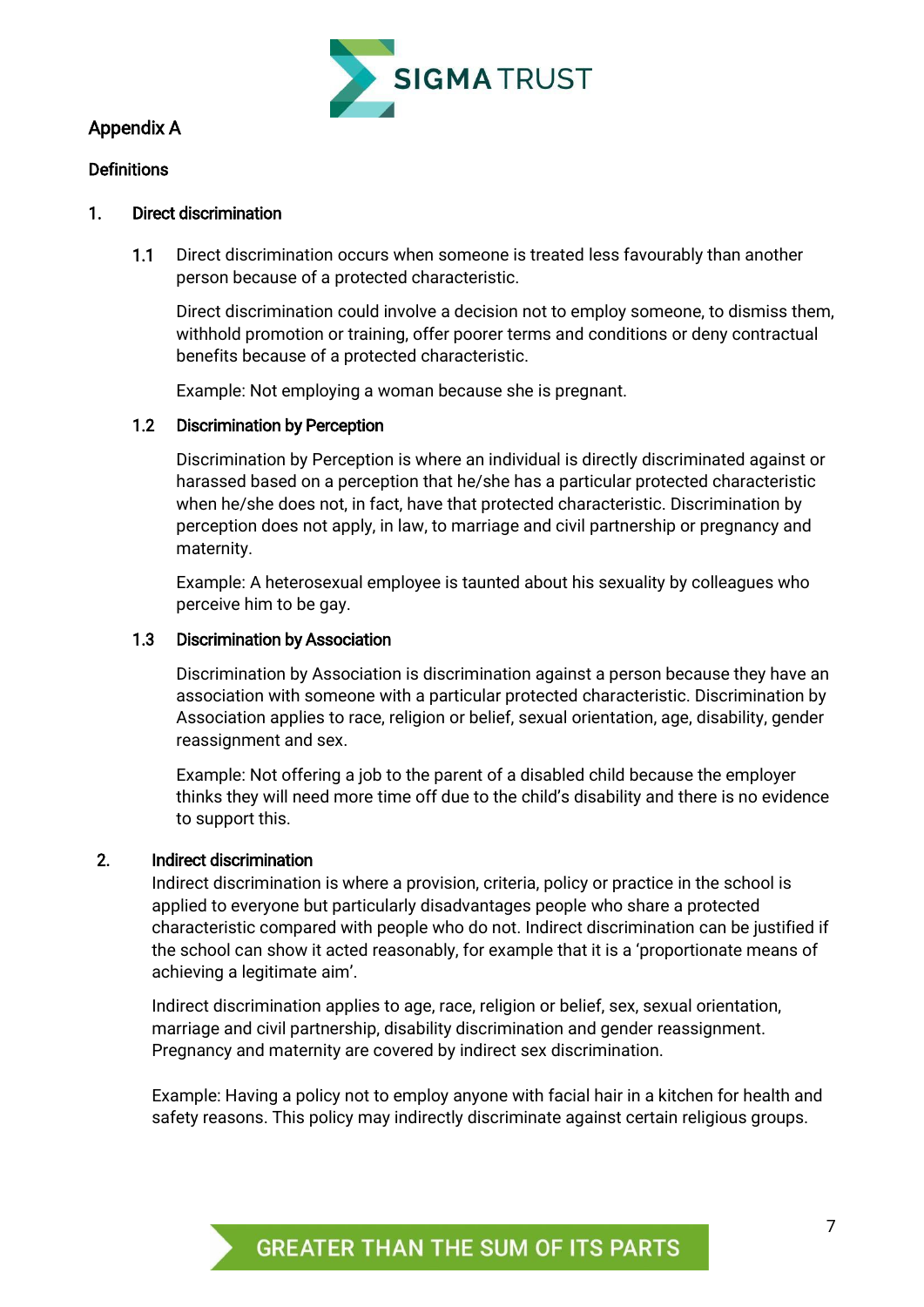

## 3. Positive Action

Positive action describes measures targeted at a particular group that are intended to redress past discrimination or to offset the disadvantages arising from existing attitudes, behaviours and structures. The Trust may use lawful measures which can include:

- Encouraging applications from people of particular racial groups or gender, who have been under-represented in certain occupations or grades during the previous 12 months.
- Providing facilities to meet any specific educational, training, or welfare needs identified for a specific racial group.
- Measures to provide training and special encouragement for returnees to the trust after a period of time discharging domestic or family responsibilities.

Positive action is different from positive discrimination which is illegal. Positive discrimination generally means choosing (or not choosing) someone solely on the grounds of a protected characteristic (e.g. gender or racial group) and not on their abilities.

#### 4. Genuine Occupational Requirements

<span id="page-8-0"></span>Employers can exercise the powers available under the Equalities Act to appoint a person from a particular group, where there is a genuine occupational requirement. An example of a genuine occupational requirement would be appointing a female to work in a shelter for female victims of domestic violence.

#### 5. Harassment

Harassment can be defined as "improper, offensive and humiliating behaviour, practices or conduct, which may threaten a person's job security, create an intimidating, unwelcoming and stressful workplace, or cause personal offence or injury." (ACAS)

Harassment can often be identified by a series of what seem to be trivial incidents. It is the impression of the harassed person, not the intentions or motivations of the harasser, which are important.

Harassment applies to all protected characteristics (see below) except for pregnancy and maternity and marriage and civil partnership. Employees can complain of behaviour that they find offensive even if it is not directed at them, and the complainant need not possess the relevant characteristic themselves. Employees are also protected from harassment because of perception (see.1.2 above) and association (see 1.3 above).

#### 6. Victimisation

Victimisation is where an employee is subjected to a detriment, such as being denied a training opportunity or a promotion because he/she is suspected of, or has:

- made, or supported, a complaint of discrimination;
- raised a grievance;
- brought proceedings under the Act; or
- done any other thing for the purposes of, or in connection with, the Act.

An employee is not protected from victimisation if they have maliciously made or supported an untrue complaint.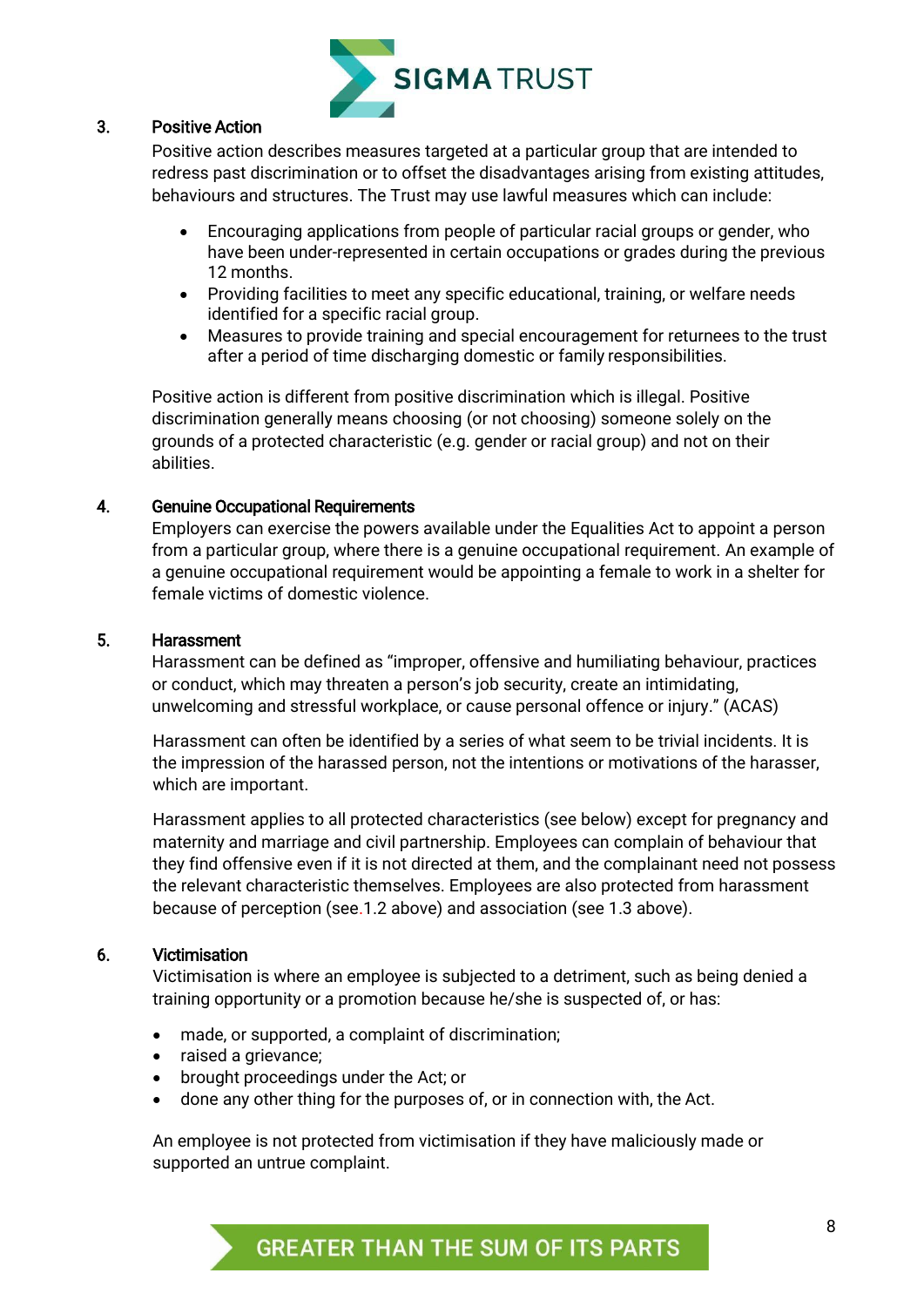

### 7. Unconscious Bias

Unconscious bias occurs when people favour others who look like them and/ or share their values and we should be aware that everyone has an unconscious bias. Where unconscious bias is against a protected characteristic, it can be unlawfully discriminatory. The Trust therefore aims to challenge stereotyping and prejudice openly and to mitigate this through:

- being aware of unconscious bias;
- not rushing to make decisions and considering issues fully;
- justifying decisions based on evidence and recording the reasons for decisions, e.g. recruitment, promotion and disciplinary outcomes;
- encouraging staff to work with diverse groups of people and getting to know them as individuals, such as working within different teams, premises, etc wherever possible;
- focusing on positive behaviour of people and not the negative stereotypes; and
- implementing Policies and Procedures which limit the influence of individual characteristics and preferences.

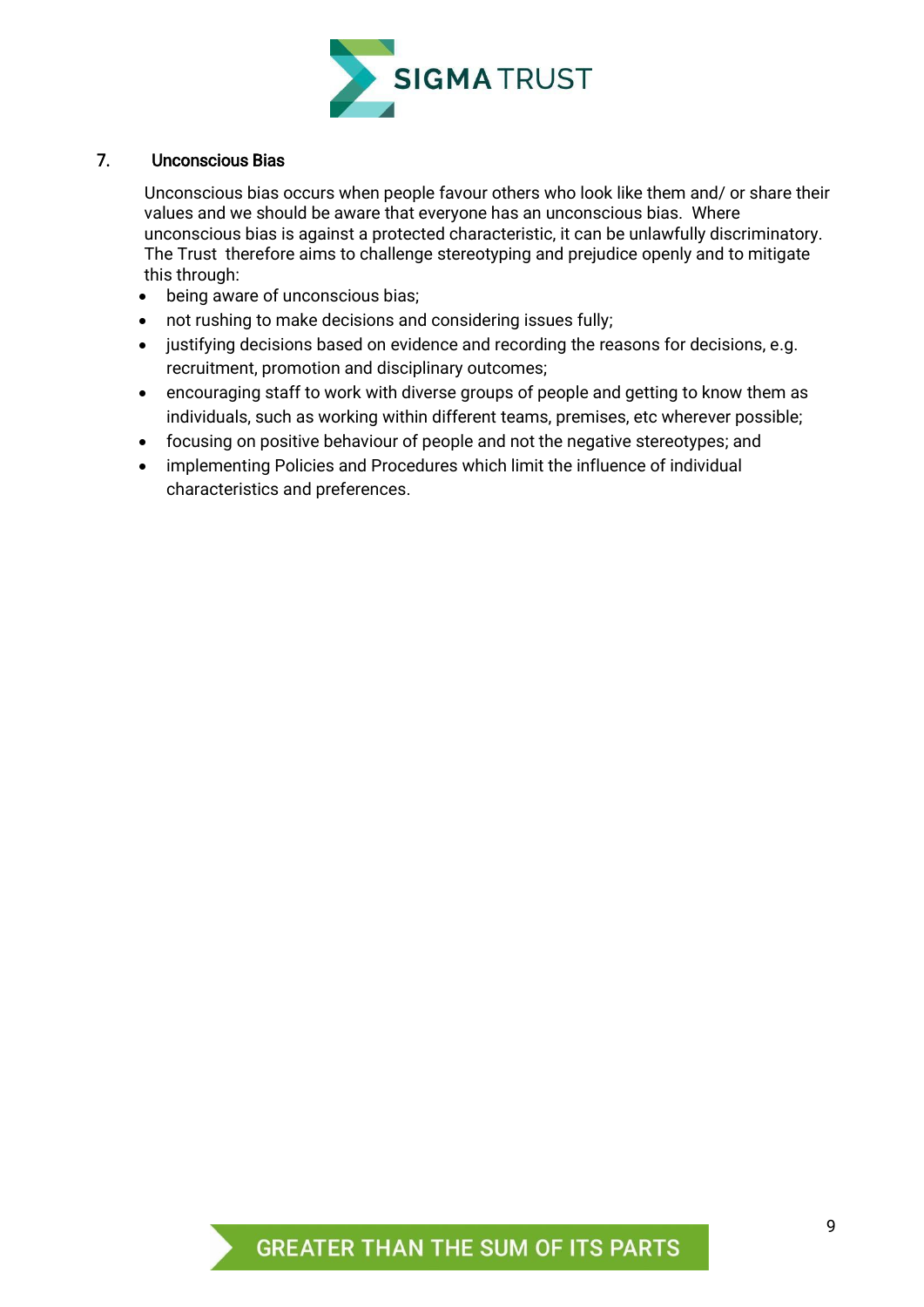

# <span id="page-10-0"></span>Appendix B

# Equality and pay

# Equal pay

The Act provides that men and women should receive equal pay for equal work. This means that in most circumstances a challenge to pay inequality and other contractual terms and conditions still has to be made by comparison with a real person of the opposite sex in the same employment. However, the Act allows a claim of direct pay discrimination to be made, even if no actual comparator can be found. This means that a claimant who can show evidence that they would have received better remuneration from the school if they were of a different sex may have a claim, even if there is no-one of the opposite sex doing equal work with the school. This would be a claim under sex discrimination.

# Pay secrecy

The Trust will not prevent or restrict its employees from having discussions to establish if they believe pay differences exist that are related to a protected characteristic. The Trust may, in particular, require its employees to keep pay rates confidential outside the workplace e.g. a competitor organisation.

#### Gender pay gap reporting

The gender pay gap reporting duty for public-sector employers in England is set out in the Equality Act 2010 (Specific Duties and Public Authorities) Regulations 2017 which came into force on 31 March 2017.

The Regulations include a requirement for public sector employers with 250 or more employees to publish:

- the difference in mean and median pay between male and female employees;
- the difference in mean and median bonus pay between male and female employees and the proportions of male and female employees who were paid bonus pay; and
- the proportions of male and female employees in each quartile of their pay distribution.

At their discretion, employers can also publish a supporting narrative and action plan to explain their gender pay gap. The snapshot date for gathering data each year is  $31<sup>st</sup>$  March. Employers are required to publish their gender pay gap report within the period of 12 months (beginning with the snapshot date) on the GOV.UK website. Employers should also publish this information on their own website in an easily accessible format and in a prominent place. Once published the information must remain there for at least three years.

The Equality and Human Rights Commission is responsible for enforcing public sector equality duties including failure to comply with gender pay gap reporting duties.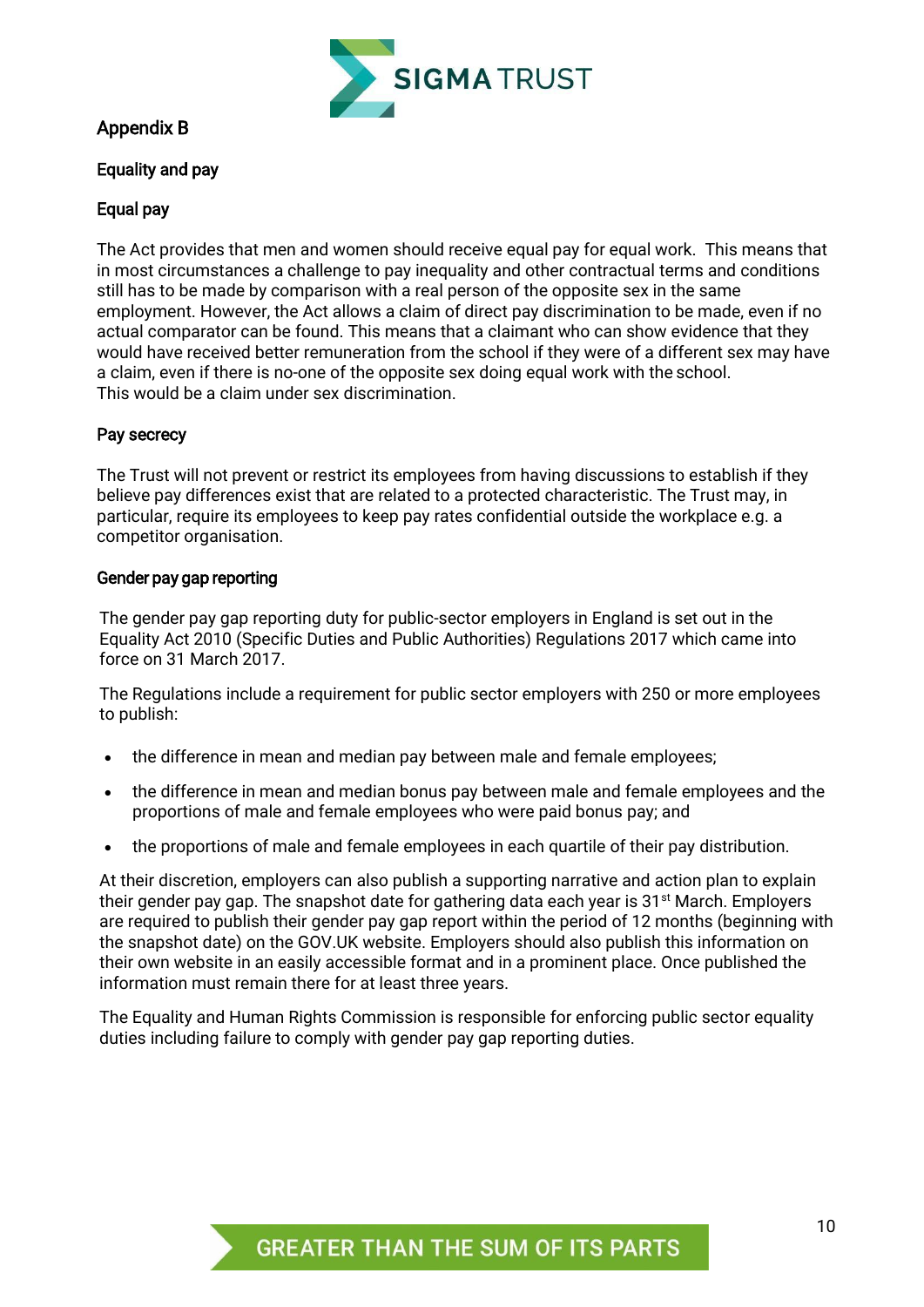

# Appendix C

# The Protected Characteristics

## Age

The Act protects people of all ages from unlawful discrimination.

Direct discrimination. Treating someone less favourably because of their actual or perceived age, or because of the age of someone with whom they associate. For example, advertising for job applicants under 25 years old only. This treatment can only be justified if it is a proportionate means of achieving a legitimate aim.

Indirect discrimination. This can occur where there is a provision, criteria or practice which applies to all employees, but particularly disadvantages people of a particular age. For example, a requirement for job applicants for a teaching post to have 5 years' teaching experience may disadvantage younger people. Indirect discrimination can only be justified if it is a proportionate means of achieving a legitimate aim, e.g. if the trust can demonstrate this level of experience is necessary to achieve the desired knowledge and skills.

# **Disability**

Under the Act, a person is disabled if they have a physical or mental impairment which has a substantial and long-term adverse effect on their ability to carry out normal day-to-day activities. These include things like using a telephone, reading a book or using public transport. Long term means that the impairment has lasted or is likely to last for at least 12 months or for the rest of the affected person's life. Substantial means more than minor or trivial. In most circumstances, a person will have the protected characteristic of disability if they have had a disability in the past, even if they no longer have the disability. Individuals who are HIV positive, have cancer or MS are automatically protected.

Employers must make reasonable adjustments in the recruitment and employment of disabled people. This can include, for example, adjustments to recruitment and selection procedures, to terms and conditions of employment, to working arrangements and physical changes to the premises or equipment. In assessing the reasonableness of the adjustment, the employer should consider:

- proportionality and impact of the adjustment on the role;
- the costs/financial support available;
- medical opinion from the employee's doctor and the occupational health advisor; and
- impact on the operational requirements of the school.

Direct discrimination. For example, not offering a job because someone is a wheelchair user.

Indirect discrimination. This is where a provision, criterion or practice is applied that is discriminatory in relation to individuals who have a particular disability such that it would be to the detriment of people who share that particular disability compared with people who do not, and it cannot be shown to be a proportionate means of achieving a legitimate aim.

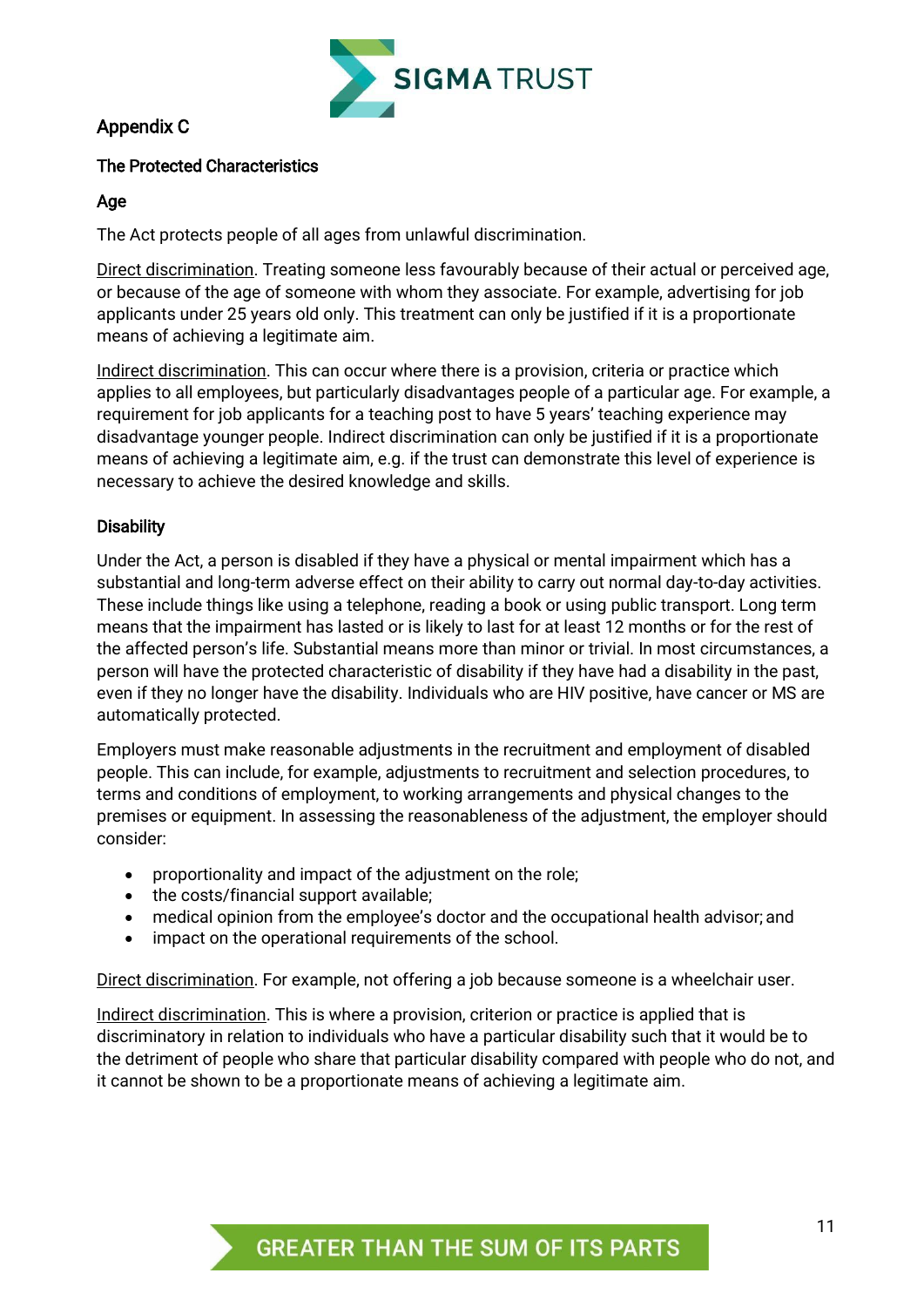

Discrimination arising from disability occurs where an individual has been treated unfavourably because of something arising in consequence of a disability. There is no need for a comparator, and the reason for the unfavourable treatment is irrelevant. For example, not considering a teacher for promotion as they have been diagnosed with depression without considering whether the condition would actually impact on their ability to do the job and if it would, whether reasonable adjustments could be made to negate that impact.

This type of discrimination is unlawful where the employer or other person acting for the employer knows, or could reasonably be expected to know that the person has a disability.

There is an obligation on employers to make reasonable adjustments where a physical feature or a provision, criterion or practice puts a disabled person at a substantial disadvantage compared with someone who does not have the protected characteristic or disability. The duty to make reasonable adjustments aims to make sure that a disabled worker has the same access to everything that is involved in doing and keeping a job as a non-disabled person.

All the relevant individual circumstances must be considered when deciding what adjustments to make and the individual must be involved in discussions to ensure they are as effective as possible.

#### Sharing health and absence information

In accordance with the Act, employers may not request information concerning an individual's sickness and attendance record prior to the selection stage. Once the preferred candidate has been selected, then sickness and attendance records can be obtained from the referee and applicant, as part of the pre-employment checks prior to a firm offer. The applicant must give their explicit consent for this information to be released. The interview panel may not ask general questions about the individual's sickness and attendance record but may ask relevant questions to establish whether the applicant will be able to carry out a function that is intrinsic (e.g. majority of the work involves manual handling) to the work concerned once reasonable adjustments are in place.

#### Gender reassignment

Gender reassignment is a protected characteristic under the Act. This applies to people who are proposing to undergo, are undergoing, or have undergone a process (or part of a process) to reassign their gender by changing physiological or other attributes of sex. Gender reassignment is a personal process, that is moving away from one's birth sex to the preferred gender, rather than a medical process. The law does not require a person to undergo a medical procedure to be recognised under the protected characteristic of gender reassignment.

Protection is provided where, as part of the process of reassigning their gender, an individual life in a gender identity, which is different to the gender they were assigned at birth, for at least two years. Throughout this period, they are protected by the Act.

In order to be protected under the Act, there is no requirement for an employee to inform their employer of their gender reassignment status or their gender at birth. However, if an employee is proposing to undergo gender reassignment or is still in the process of transitioning, they may want to discuss their needs with their employer so the employer can support them during the process. Once a transgender person has received gender reassignment surgery and is fully living in the gender they identify with there is no requirement to inform an employer of their gender at birth.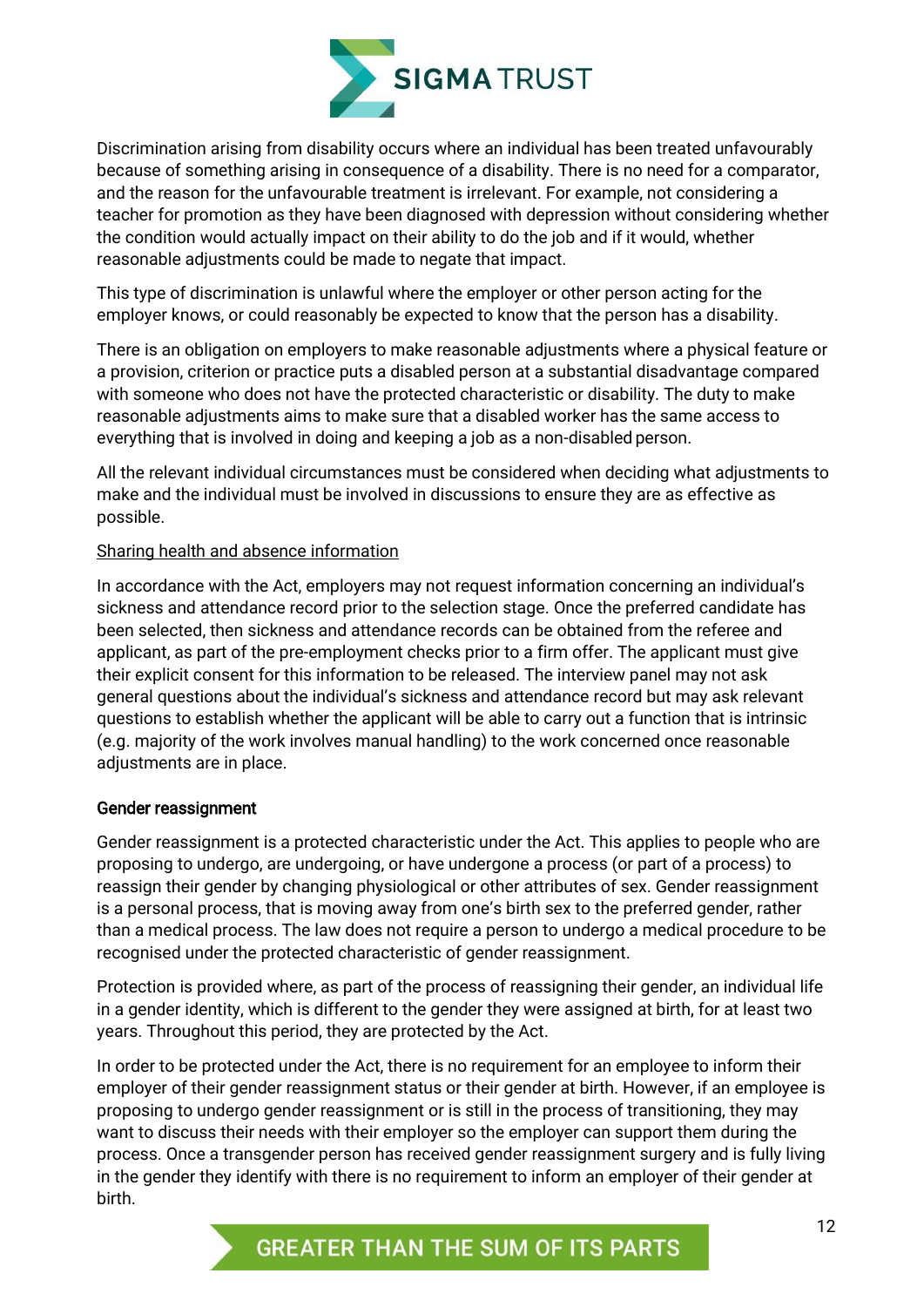

Direct discrimination. This is treating someone less favourably than other employees because of their gender reassignment, whether actual or perceived, or because they associate with someone who intends to undergo, is undergoing or has undergone gender reassignment.

Indirect discrimination. An example would be where an employer starts an induction session for new staff with an ice-breaker designed to introduce everyone in the room to the others. Each employee is required to provide a picture of themselves as a toddler. One employee is a trans woman who does not wish her colleagues to know that she was brought up as a boy. When she does not bring in her photo, the employer criticises her in front of the group for not joining in. It would be no defence that it did not occur to the employer that this employee may feel disadvantaged by the requirement to disclose such information. Indirect discrimination can only be justified if it is a proportionate means of achieving a legitimate aim.

# Marriage and civil partnership

The Act protects employees from discrimination on the grounds of being married or in a civil partnership.

Marriage covers any formal union of a man and woman which is legally recognised in the UK as a marriage. It also covers same sex couples who opt for a marriage. A civil partnership refers to a registered civil partnership under the Civil Partnership Act 2004, including those registered outside the UK. This is only open to same sex couples.

Only people who are married or in a civil partnership are protected against discrimination on this ground. The status of being unmarried or single is not protected. People who only intend to marry or form a civil partnership, or who have divorced or had their civil partnership dissolved, are not protected on this ground.

Direct Discrimination. This is where someone is treated less favourably than other employees on the grounds of them being married or in a civil partnership, actual or perceived, or because they are associated with a person who is married or in a civil partnership. An example of this could be where an applicant for a job is treated less favourably because it is considered that they will not be as committed to the job as a single person because they have marital or partnership commitments

Indirect Discrimination. This occurs if an employer has a policy or way of working that puts people who are married or in a civil partnership at a disadvantage.

# Pregnancy and maternity

A woman is protected against discrimination on the grounds of pregnancy and maternity during the period of her pregnancy and any maternity leave to which she is entitled. During this protected period, pregnancy and maternity discrimination cannot be treated as sex discrimination.

Direct discrimination covers the unfavourable treatment of a woman, during the "protected period" in relation to her pregnancy or any illness suffered by her as a result of that pregnancy. Unfavourable treatment during the protected period because a woman is on compulsory maternity leave or she is exercising or seeking to exercise, or has exercised or sought to exercise, the right to ordinary or additional maternity leave, is also covered. An example could be where an employee has been off work because of pregnancy complications since early in her pregnancy. Her employer has dismissed her in accordance with the sickness absence management policy. This policy is applied regardless of sex. The dismissal is unfavourable treatment because of her pregnancy and would be unlawful even if a man would be dismissed for a similar period of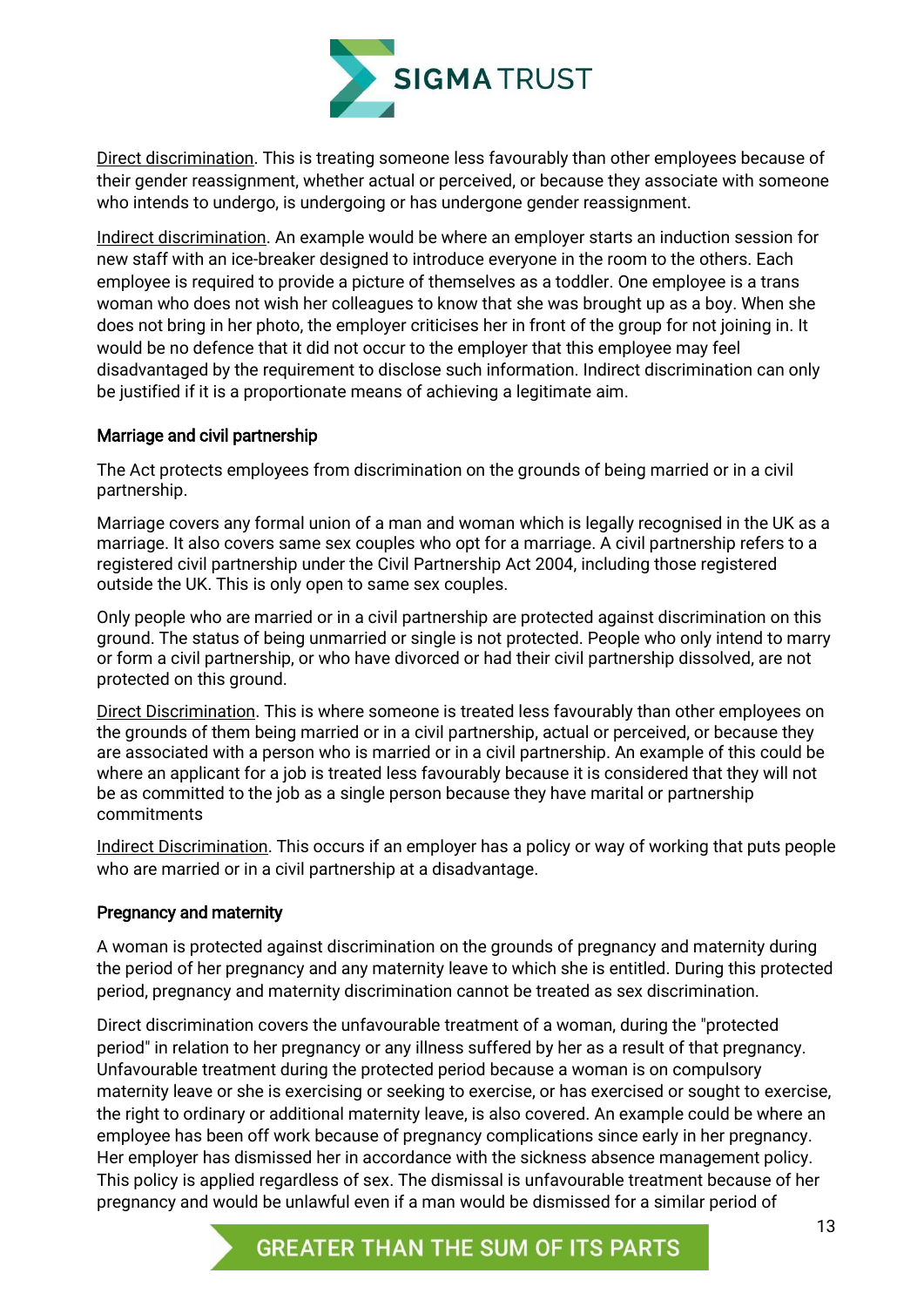

sickness absence, because the employer took into account the employer's pregnancy related sickness absence in deciding to dismiss.

Discrimination on the grounds of pregnancy/maternity can only be justified if it is a proportionate means of achieving a legitimate aim. For example, it would be legitimate to dismiss a pregnant employee who had been found to have committed an act of gross misconduct as the reason for the dismissal was unconnected to the pregnancy.

# Race

For the purposes of the Act, 'race' includes colour, nationality or ethnic or national origin. A person has the protected characteristic of race if they belong to a particular racial group. A racial group can be made up of two or more different racial groups (for example Black Britons).

Direct discrimination. Treating someone less favourably because of their actual race. The less favourable treatment can also relate to the person's perceived race, even where the perception is wrong, or to the person's association with someone who has, or is perceived to have, the protected characteristic.

Indirect discrimination. This can occur where there is a provision, criterion or practice which applies to all employees, but particularly disadvantages people of a particular race. An example could be a requirement for all job applicants to have GCSE Maths and English. People educated in countries which don't have GCSE's would be discriminated against if equivalent qualifications were not accepted. Indirect discrimination can only be justified if it is a proportionate means of achieving a legitimate aim.

# Religion or belief

In the Act, religion includes any form of religion which has a clear structure and belief system. It also includes a lack of religion - in other words employees or jobseekers are protected if they do not follow a certain religion or have no religion at all. Discrimination because of religion or belief can occur even where both the discriminator and recipient are of the same religion or belief.

Belief means any religious or philosophical belief and also covers non-belief. To be protected, a belief must satisfy various criteria, including that it is a weighty and substantial aspect of human life and behaviour. Denominations or sects within a religion can be considered a protected religion or religious belief. Political beliefs are not protected.

A belief need not include faith or worship of a God but must affect how a person lives their life or perceives the world. A belief which is not a religious belief may be a philosophical belief. Examples of philosophical beliefs include Humanism and Atheism. For a philosophical belief to be protected under the Act:

- it must be genuinely held:
- it must be a belief and not an opinion or viewpoint based on the present state of information available;
- it must be a belief as to a weighty and substantial aspect of human life and behaviour;
- it must contain a certain level of cogency, seriousness, cohesion and importance;
- it must be worthy of respect in a democratic society, not incompatible with human dignity and not conflict with the fundamental rights of others.

Direct discrimination. This is where, because of the protected characteristic of religion or belief, a person treats another person less favourably than that person treats or would treat other persons.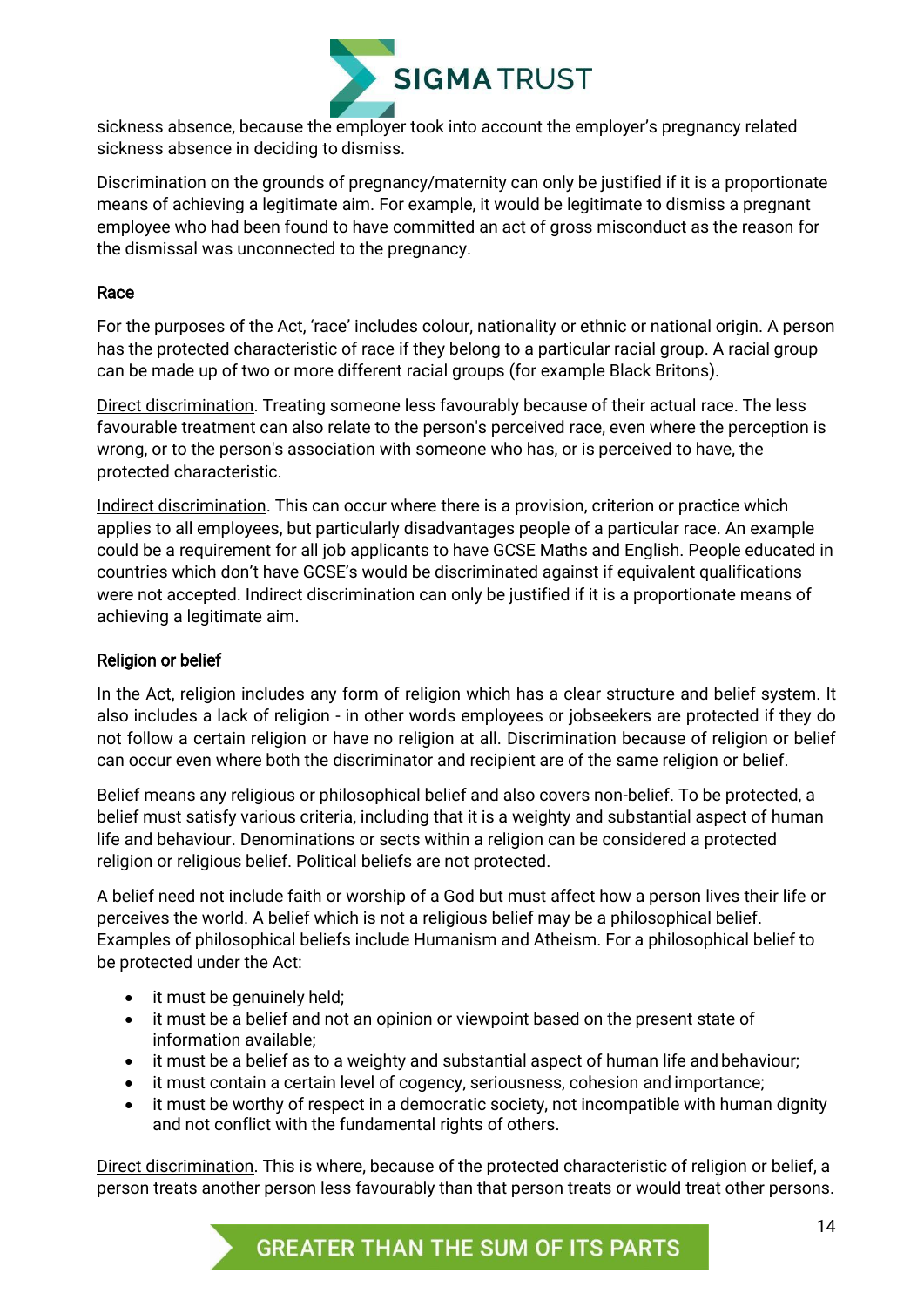

The less favourable treatment can relate to the person's actual or perceived religion or belief, even where the perception is wrong, or to the person's association with someone who has, or is perceived to have, the protected characteristic.

Indirect discrimination. This can occur where there is a provision, criterion or practice which applies to all employees, but particularly disadvantages people of a particular religion or belief and which the employer cannot show to be a proportionate means of achieving a legitimate aim.

An example would be where an employer announces that staff cannot wear their hair in dreadlocks, even if the locks are tied back. A policy amounts to a provision, criterion or practice. The decision to introduce the policy could be indirectly discriminatory because of religion or belief, as it puts Rastafarian employees at a particular disadvantage. The employer must show that the provision, criterion or practice can be objectively justified and is a proportionate means of achieving a legitimate aim.

#### Sex

A person's sex refers to the fact that they are male and female.

Direct discrimination. Treating someone less favourably because of their actual or perceived sex, or because of the sex of someone with whom they associate.

Indirect discrimination. This can occur where there is a provision, criterion or practice that applies to all employees, but particularly disadvantages employees of a particular sex. For example, a requirement that job applicants must be six feet tall could be met by significantly fewer women than men.

# Sexual orientation

Sexual orientation is a protected characteristic. It means a person's sexual orientation towards:

- persons of the same sex (i.e. the person is a gay man or a lesbian);
- persons of the opposite sex (i.e. the person is straight/heterosexual); or
- persons of either sex (i.e. the person is bisexual)

Sexual orientation relates to how people feel as well as to their actions. Sexual orientation discrimination includes discrimination because someone is of a particular sexual orientation and it also covers discrimination connected with manifestations of that sexual orientation. These may include someone's appearance; the places they visit or the people they associate with. It also includes a perception that someone has a particular sexual orientation based on their appearance, regardless of whether they do or do not.

<span id="page-15-0"></span>Direct discrimination. Treating someone less favourably because of their actual or perceived sexual orientation, or because of the sexual orientation of someone with whom they associate.

Indirect discrimination. This can occur where there is a provision, criterion or practice which applies to all employees, but particularly disadvantages people of a particular sexual orientation and which the employer cannot show to be a proportionate means of achieving a legitimateaim.

An example would be a particular family friendly policy that does not apply to same sexcouples.